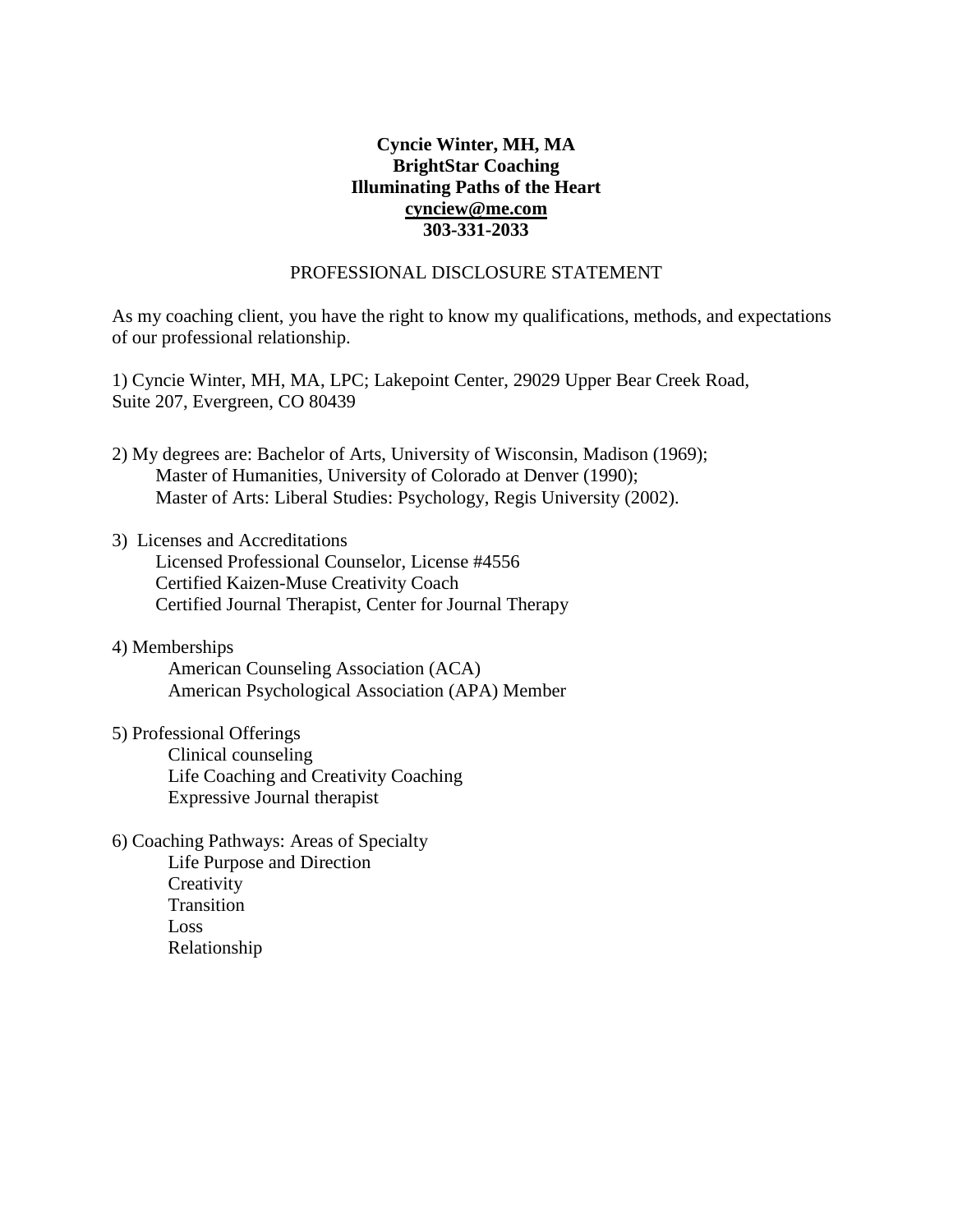### 7) Philosophy

It is my intention to be a useful and effective guide to my clients on their journey to self-discovery. As a professional coach, it is my intention to help people "get out of their own way," become aware of the behaviors and beliefs that may limit them from achieving their full potential, and to attain new levels of emotional intelligence, self-awareness and personal advocacy to realize their dreams. Together, we will explore the life path you may be seeking and utilize therapeutic tools to help you accomplish your goals.

My coaching philosophy honors the client as the expert in his/her life. I believe that every client is creative, resourceful, and whole. I use techniques that are holistic, person-centered and eclectic, drawing from a range of contemporary therapeutic modalities and psychologies. I provide the opportunity for growth and self-discovery in the context of a safe, supportive and compassionate relationship.

## **Coaching Process**

People seek the help of a coach because they want a change to happen. They may want to improve a relationship, solve a particular problem, develop new habits or skills, reduce emotional suffering, make a life in their life's path, or simply find a healthier balance in their lives.

Our first job is always to clarify the nature of the change you are seeking. We accomplish this task via a thorough initial assessment of your needs. In our initial interview, we will evaluate your goals, select the most appropriate strategies for our work together ,and design a future course of action. During our first meeting we will also discuss the information provided here and agree upon the scope of our working relationship. We will identify priorities for action and establish specific desired outcomes.

Subsequent sessions may be conducted in person or by distance, with each session lasting approximately one hour. Between scheduled sessions, you may be asked to complete specific actions that support the achievement of your personally prioritized goals.

Additional resources in the form of relevant reading, creating checklists and action plans, and deepening your process through the writing process to support your thinking and actions may be provided. The duration of the relationship varies depending on the individual's personal needs and preferences.

#### **Definition of Coaching Services**

The International Coaching Federation defines coaching as partnering with clients in a thoughtprovoking and creative process that inspires them to maximize their personal and professional potential.

Professional coaching is a distinct service, which focuses on an individual's life as it relates to goal setting, outcome creation and personal change management. No training, licensing, or certifications are required to practice coaching, however professional experience in the field comes highly recommended.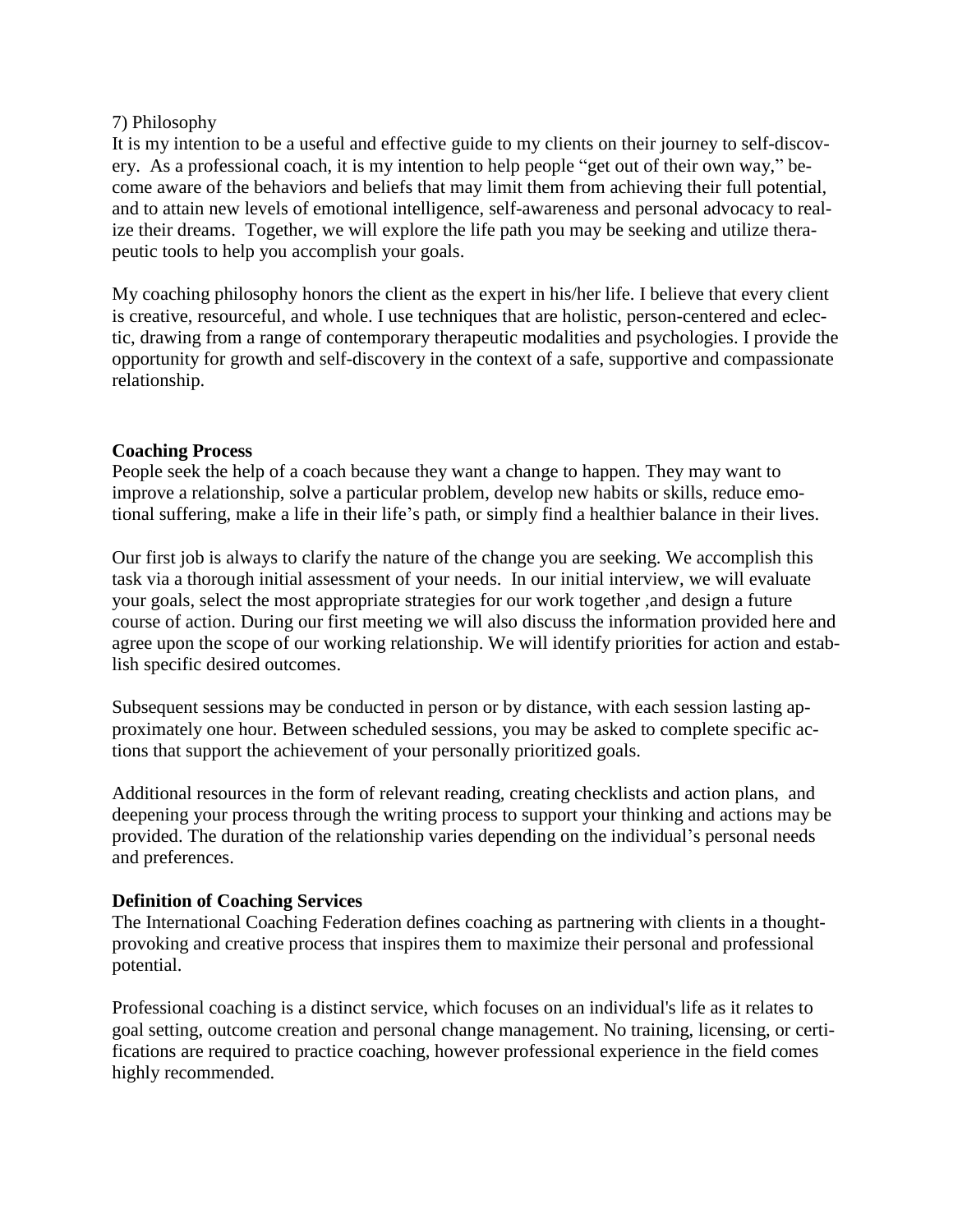While I bring the professional experience of having been a psychotherapist for almost two decades, coaching is not therapy. Clinical therapy deals with healing pain, dysfunction and conflict within an individual or a relationship between two or more individuals. The State of Colorado requires mental health care providers to be fully licensed. Unfortunately, the boundary between counseling and coaching is not defined by a set of absolute rules and terms. Counseling and coaching often overlap, especially with some contemporary therapy modalities. In general, therapists are trained to diagnose emotional problems and work with clients to heal emotional wounds. Coaching does not deal with clinical issues, such as depression or high levels of anxiety.

## **Nature of Services**

At any time you may initiate with me a discussion of possible positive or negative effects of entering, not entering, continuing, or discontinuing coaching. Although I expect you to benefit from our work together, I cannot guarantee any specific results. Coaching is a personal exploration and may lead to major changes in your life perspectives and decisions.

These changes may affect significant relationships, your job, and/or your understanding of yourself. You may feel distressed, usually only temporarily, by some of the things you learn about yourself or some of the changes you make. Although the exact nature of changes resulting cannot be predicted, I intend to work with you to achieve the best possible results for you.

## **Contact Information**

If you need to reach me between sessions, you may contact me at 720-284-2152 and leave a message. I will try to return your call as soon as possible; however, an immediate response is not always possible. If you experience a mental health emergency, obtain crisis services by calling 911 and/or by going to a nearby hospital emergency room.

# **Client Rights and Important Information:**

a) You are entitled to receive information from me about my methods of coaching the techniques I use, the duration of your coaching process (if I can determine it), and my fee structure. Please ask if you need further clarification of this information.

b) You can seek a second opinion from another professional or terminate coaching at any time.

c) In a professional relationship, sexual intimacy between a coach and a client is never appropriate and should be reported to the board that licenses, registers, or certifies the licensee, registrant or certificate holder.

d) Generally speaking, the information provided by and to the client during coaching sessions is legally confidential and cannot be released without the client's consent. There are exceptions to this confidentiality, some of which are listed in section 12-43-218 and the Notice of Privacy Rights you were provided, as well as other exceptions in Colorado and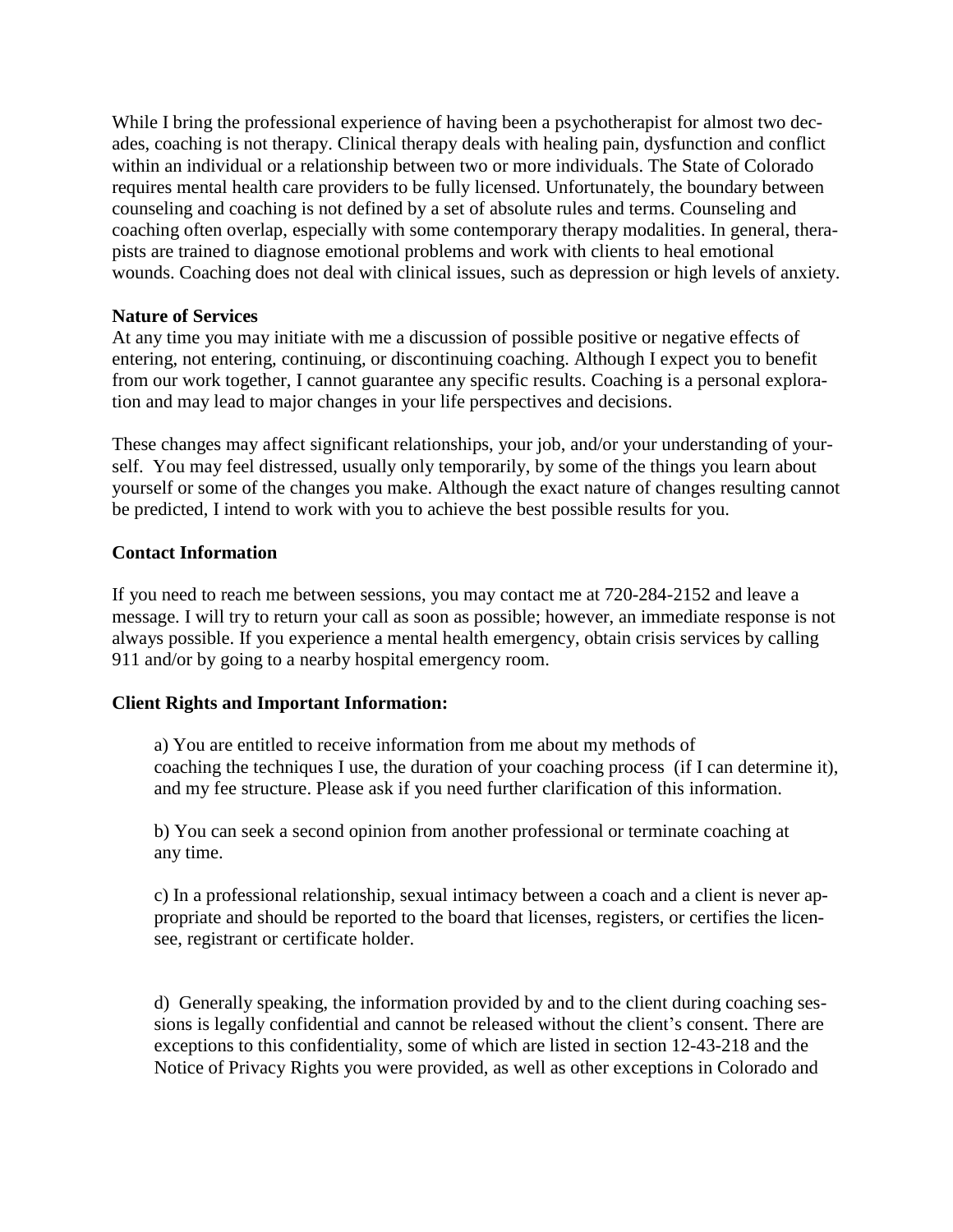Federal law. If a legal exception arises during therapy, if feasible, you will be informed accordingly.

I may consult with other professionals from time to time about coaching issues. In such cases, client confidentiality is still protected during consultation by me and the professional consulted.

#### **Confidentiality**

**There are exceptions to the general rule of legal confidentiality. These exceptions include:**

**1) If you tell me or imply that you intend to harm another person, I am required to warn him/her and law enforcement.**

**2) If you should become gravely disabled or determined to be imminently dangerous to yourself or others, I am required to initiate a mental health evaluation.**

**3) If there is reason to believe that child abuse or neglect has occurred, I am required to report it to Social Services for their investigation.**

**4) I am required to report any suspected threat to national security to federal officials.**

**6) Confidentiality of E-mail, Cell Phone, Texts and Fax Communication: It is very important to be aware that e-mail and cell phone communication can be relatively easily accessed by unauthorized people and hence, the privacy and confidentiality of such communication can be compromised. E-mails and texts, in particular, are vulnerable to such unauthorized access due to the fact that servers have unlimited and direct access to all e-mails that go through them. Faxes can easily be sent erroneously to the wrong address. Please no**tify me at the beginning of treatment if you decide to avoid or limit in any way the use of **any or all of the above-mentioned communication devices. Please do not use e-mail or faxes for emergencies.**

#### **Fees, Schedules, and Cancellation Policy**

Coaching services are typically billed by the hour. Hourly services are negotiated on an individual basis. Additional travel charges may apply for in-person sessions depending on location. Billing is directly to the individual or corporation and due at time of service. Appointment schedules are agreed to and set in advance. When you schedule an appointment, this time is reserved to support you in accomplishing your goals. If you fail to cancel a scheduled appointment or cancel at the last minute, this time cannot be used for another client and you will be billed for the entire cost of your missed appointment unless due to illness or an emergency. If you need to cancel, please call 720-284-2152 at least 24 hours prior to your appointment.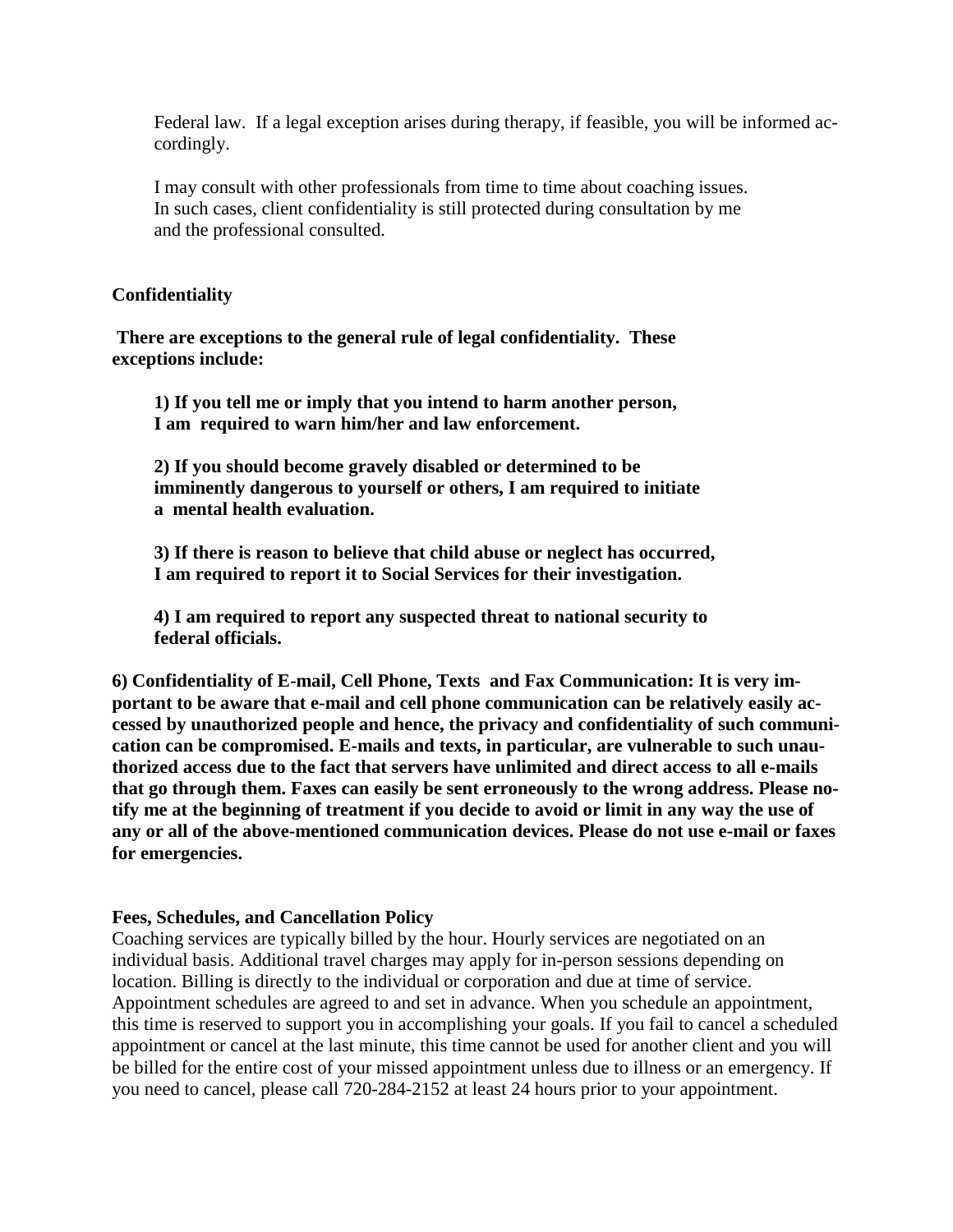# **Client Rights and Responsibilities**

Some clients achieve their goals in only a few sessions; others may require months or even years. It has been my experience that long-lasting behavior modification requires sustained coaching support for a period of at least three to six months.

As a client, you are in complete control of the timing of our sessions and may end our relationship at any time, though I do ask that you participate in a termination session. You also have the right to refuse or discuss modification of any of my coaching techniques or suggestions that you believe are not helpful.

Our work can only be effective with commitment and continuity. Please be prepared and on time or your scheduled sessions. If you are late, please note the session will still end on time, and you will still be responsible for full payment.

# **Final Thoughts**

Coaching is an investment in you. It is a gift you give yourself in pursuit of personal growth, self-discovery, and self-improvement. It is an opportunity to become the best you can be and to lead a more satisfying and meaningful life. I am always humbled to participate with a client as a guide on their personal journey. I applaud you for having the courage to take the first steps toward realizing your dreams.

# **Coaching Policies and Agreement**

GROUND RULES: As a client ...

1. I understand and agree that I am fully responsible for my physical, mental and emotional well-being during my coaching calls, including my choices and decisions. I am aware that I can choose to discontinue coaching at any time.

2. I understand that "coaching" is a Professional-Client relationship that is designed to facilitate the creation, development of personal, professional or business goals and to develop and carry out a strategy/plan for achieving those goals.

3. I understand that coaching is a comprehensive process that may involve all areas of my life, including work, finances, health, relationships, education and recreation. I acknowledge that deciding how to handle these issues, incorporate coaching into those areas, and implement my choices is exclusively my responsibility.

4. I understand that coaching does not involve the diagnosis or treatment of mental dis- orders as defined by the American Psychiatric Association. I understand that coaching is not a substitute for counseling, psychotherapy, psychoanalysis, mental health care or substance abuse treatment, and I will not use it in place of any form of diagnosis, treatment or therapy.

5. I promise that if I am currently in therapy or otherwise under the care of a mental health professional, that I have consulted with the mental health care provider regarding the advisability of working with a coach and that this person is aware of my decision to proceed with the coaching relationship.